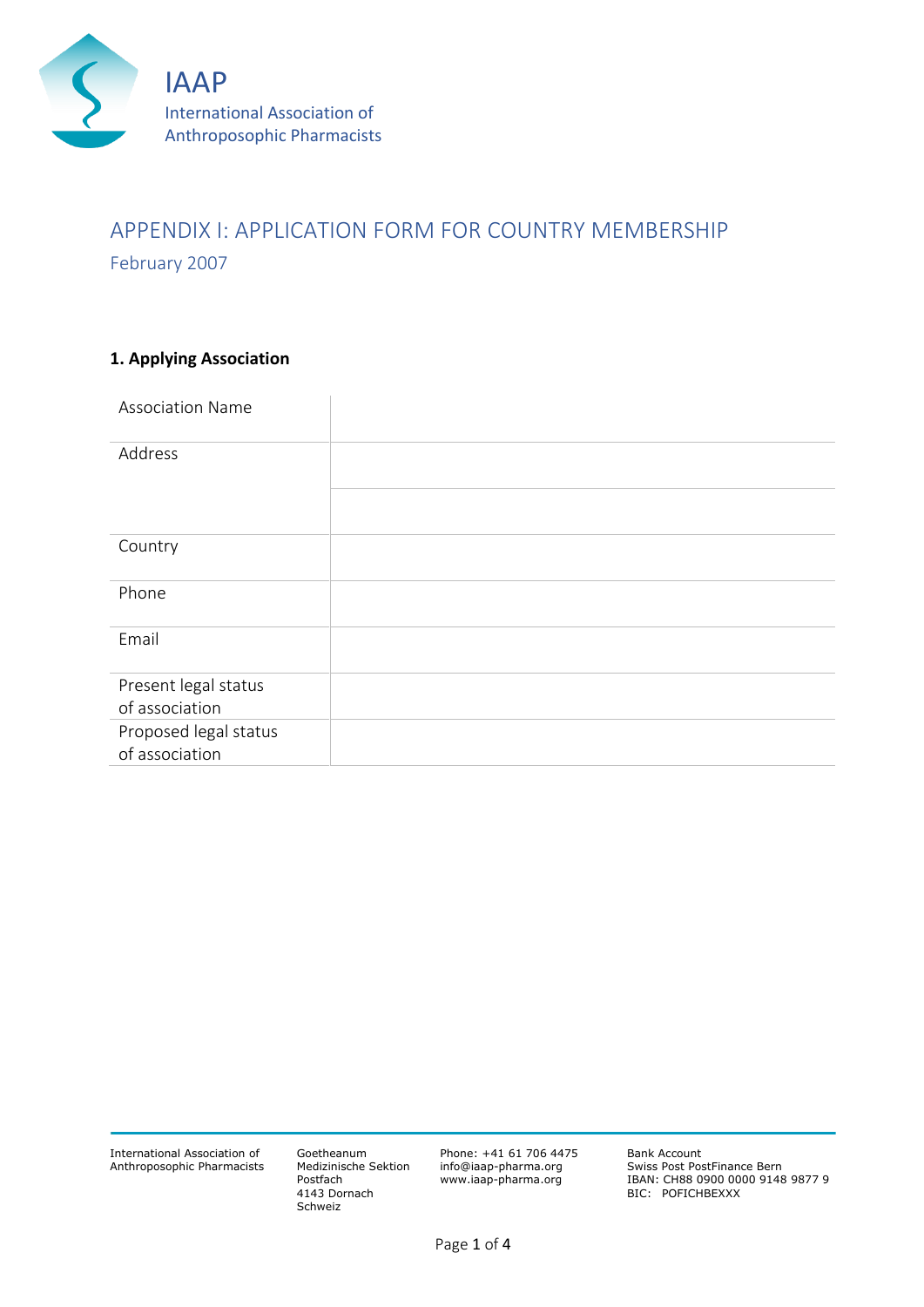

#### **2. Membership**

Categories of members **Voting Rights** Categories of members **Voting Rights** 

| (a) |  |
|-----|--|
| (b) |  |
| (c) |  |
| (d) |  |

Qualification for each category of membership

| (a)            |  |
|----------------|--|
| (b)            |  |
| $^{\prime}$ c) |  |
| (d)            |  |

Goetheanum Medizinische Sektion Postfach 4143 Dornach Schweiz

Phone: +41 61 706 4475 info@iaap-pharma.org www.iaap-pharma.org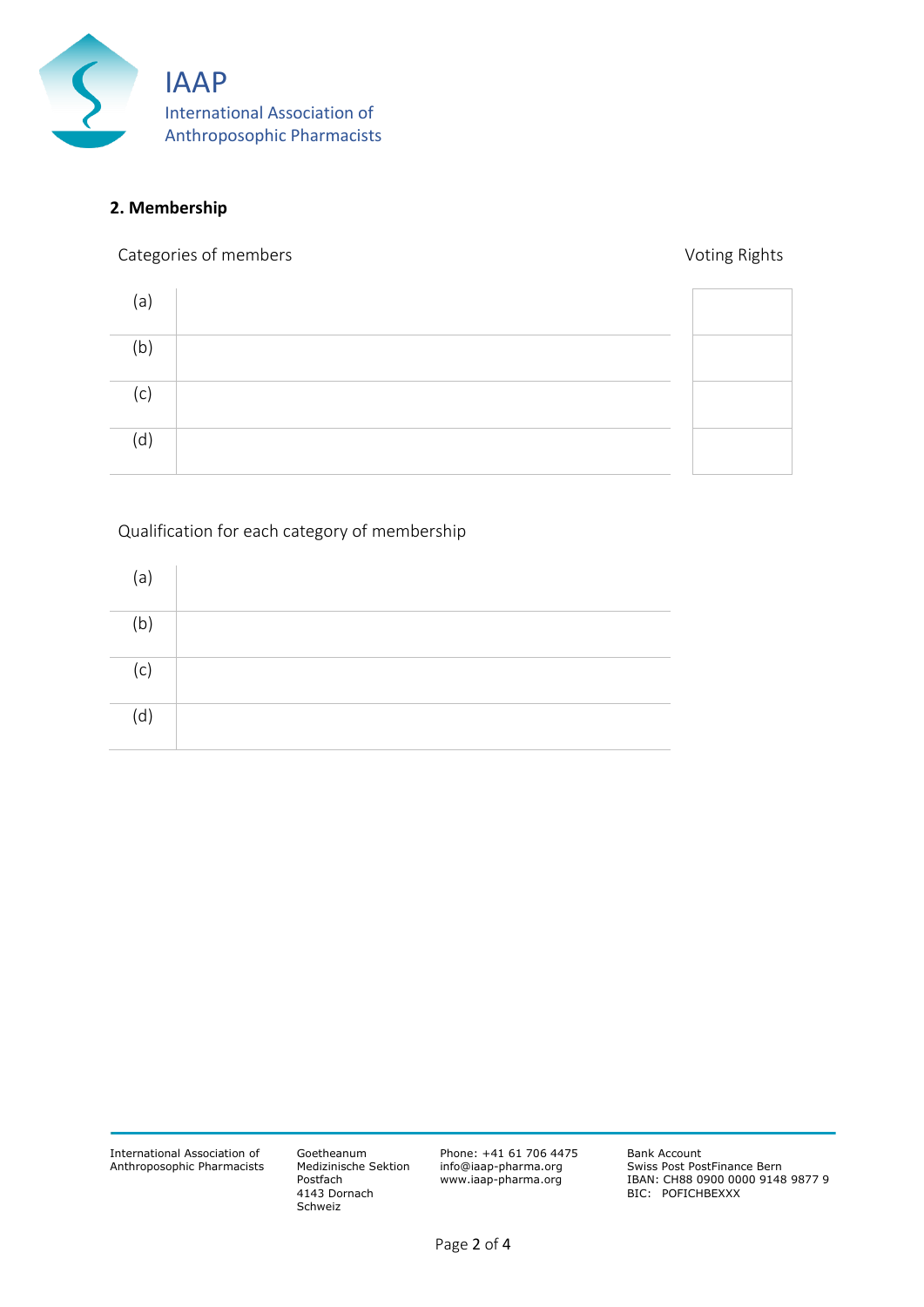

#### **3. Membership**

Additional anthroposophic pharmaceutical experience per category

| Membership<br>Category | (a) |  |
|------------------------|-----|--|
|                        | (b) |  |
|                        | (c  |  |
|                        | (d) |  |

#### **4. Membership**

Additional anthroposophic knowledge/study per category



International Association of Anthroposophic Pharmacists Goetheanum Medizinische Sektion Postfach 4143 Dornach Schweiz

Phone: +41 61 706 4475 info@iaap-pharma.org www.iaap-pharma.org